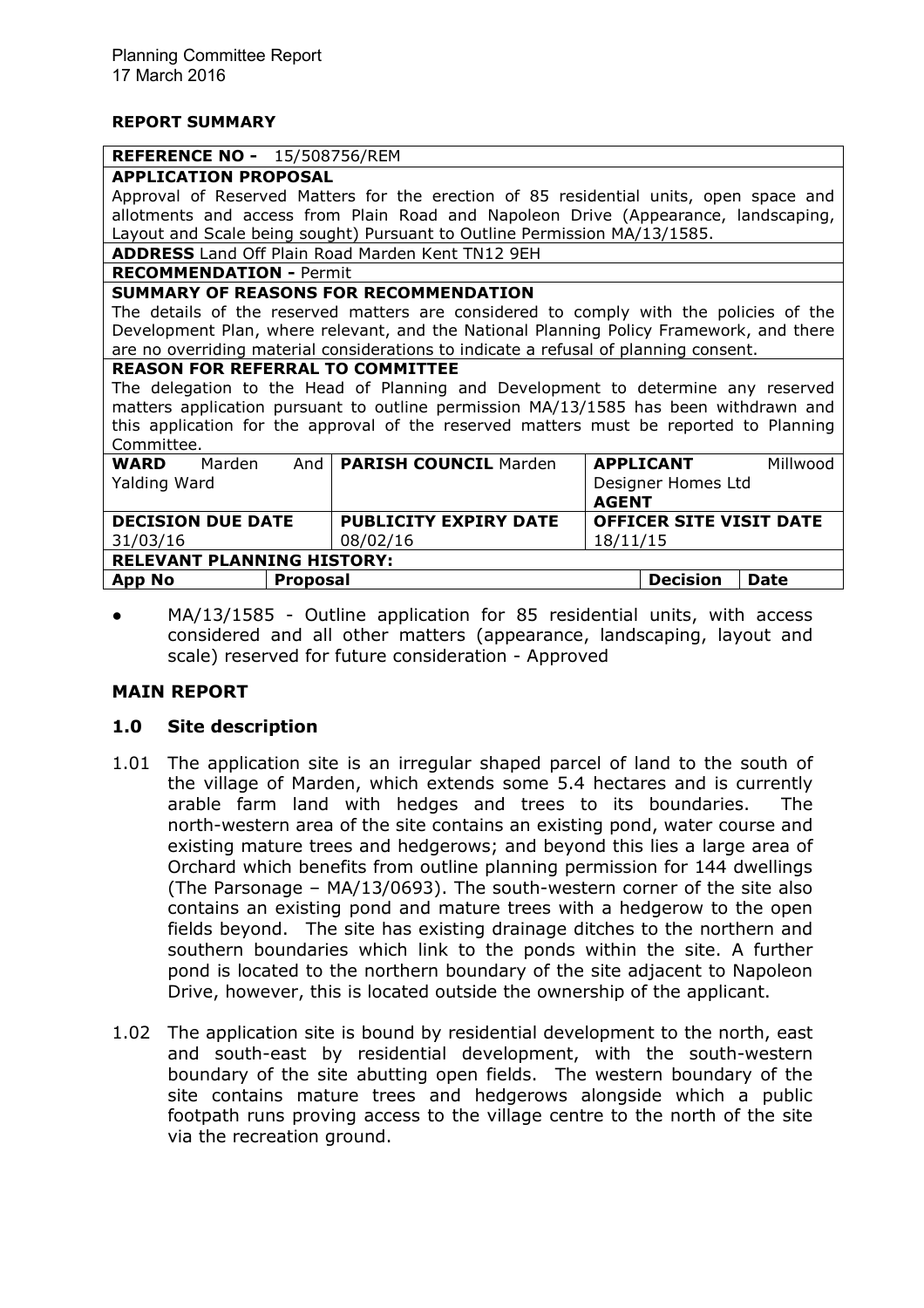1.03 Access to the site is available via the existing agricultural access at Napoleon Drive and there are three public footpaths which run through the site. Footpath KM281 enters the site from Albion Road from the east, crossing the site and linking with footpath KM283 which runs from Plain Road from the south. The third footpath (KM280) connects with this path giving access to the recreation ground and the village centre beyond (to the north).

# **2.0 Background history**

2.01 Planning application MA/13/1585 was reported to Planning Committee on the 20<sup>th</sup> August 2015, where it was resolved that the Head of Planning and Development be given delegated powers to grant planning permission subject to conditions and the prior completion of a S106 legal agreement.

# **3.0 Proposal**

- 3.01 This reserved matters application relates to outline planning permission MA/13/1585 which was for 85 residential units. Access was for approval under the outline application with all other matters reserved for future consideration. As such, this application is now only assessing the appearance, landscaping, layout and scale of the development that has already been approved.
- 3.02 The approved vehicle access for the site is from both Plain Road and Napoleon Drive, with a 50/50 split of houses served by each access (42 from Plain Road and 43 from Napoleon Drive); and there are 131 allocated parking spaces, 83 garage spaces, and 23 visitor spaces.
- 3.03 The proposal scheme is relatively loose knit and ununiformed in terms of layout with mostly detached properties spaced out within the southern half of the site, with the smaller properties towards the northern end of the site where the density does become higher. The affordable housing is located within the northern-most corner of the site, closest to the village centre; and a large area of undefined open space is located in the north-western edge of the site, which includes a new wooded area, and the retention of the ponds.
- 3.04 The site area is some 5.4ha, and its boundaries have been kept soft on the whole, with existing planting retained and enhanced. The open space to the north-west of the site; the centrally located triangular green; and the good number of front gardens, also allows for a landscape-led approach through-out the site.
- 3.05 In terms of surfacing, the applicant has also confirmed that different colours of permeable paving would be used to all access roads, shared access ways and private roads. Tarmac would be used for the new footpaths through the site, with sections of the existing rights of way being left as grass. The house types vary, but all are 2 storey in height; and in terms of external building materials, the following palette will be used:
	- o *Facing stock brick*
	- o *Vertical plain tile cladding*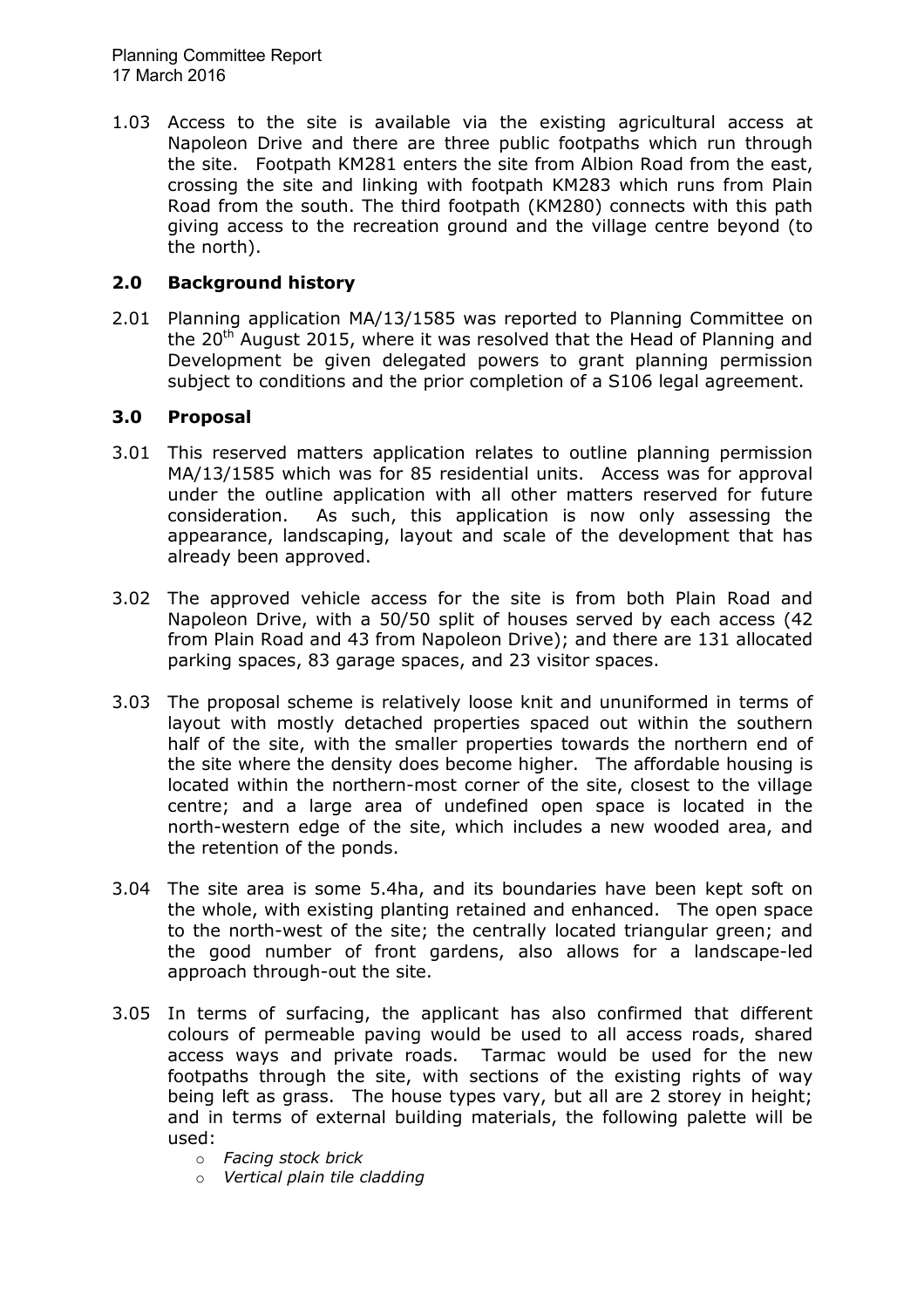- o *Plain tiled roofs*
- o *Open timber eaves/barges*
- o *Weatherboarding cladding*
- o *Slate roofs*
- 3.06 As established under the outline permission and Section 106 agreement, there is 40% affordable housing provided (with tenure split of 65% rental & 35% shared ownership); and the KCC Education, healthcare and Marden station improvement contributions have been agreed.

#### **4.0 Policies and other considerations**

- Maidstone Borough-Wide Local Plan 2000: ENV6, ENV28, ENV49, T1, T2, T3, T13, T23, CF1, CF3
- National Planning Policy Framework (2012)
- National Planning Practice Guidance (2014)
- Affordable Housing DPD (2006)
- Open Space DPD (2006)
- Draft Maidstone Borough Local Plan
- Marden's Neighbourhood Plan area agreed by Council 14/01/13
- Marden Village Design Statement

#### **5.0 Consultee responses**

#### 5.01 **Marden Parish Council:** Wish to see the application approved;

*"Several members of the public were in attendance and the majority of their comments have been incorporated in the Cllrs response. Cllrs feel that the access distribution is a compromise. Cllrs welcome the overprovision of parking overall. The provision of parking, including visitor parking, is not adequate in the affordable housing area, bearing in mind this site is a rural location this is likely to generate more car ownership Cllrs recommend that parking restrictions are put in place at the Roundel Way/Albion Road Junction.* 

*Cllrs welcome the provision of open space but recommend that it is safeguarded and be maintained through legal agreement and the Parish Council wishes to have the right to be consulted on the use, for the future. Cllrs would hope to see the provision of suitable play equipment in the public open space.* 

*Cllrs state allotments are referred to in the Plan Description but are unable to find site or detail of proposed allotments. Should MBC be minded to approve the allotment provision Marden Parish Council will not manage them.* 

*Cllrs are happy that the public footpath is accessible. Cllrs support the connectivity of the site through various footpaths (KM281 & KM283) and roads, but query the fact that the public footpath that runs north/south past plots 62 and 63, and 84 and 85, appears to cross a private drive and need assurance that the footpath will be retained.* 

*Cllrs like the sympathetic use of materials and design. The vernacular is pleasing*  and in keeping with the local style. Cllrs would like to see prior to approval, a full *and robust surface water management plan incorporating SUDS and the maintenance thereof.* 

*Cllrs appreciate the balanced split within the site but wish to reiterate again that they are concerned about road safety in Roundel Way and Napoleon Drive and at the southern access from Plain Road and ask that a robust traffic management*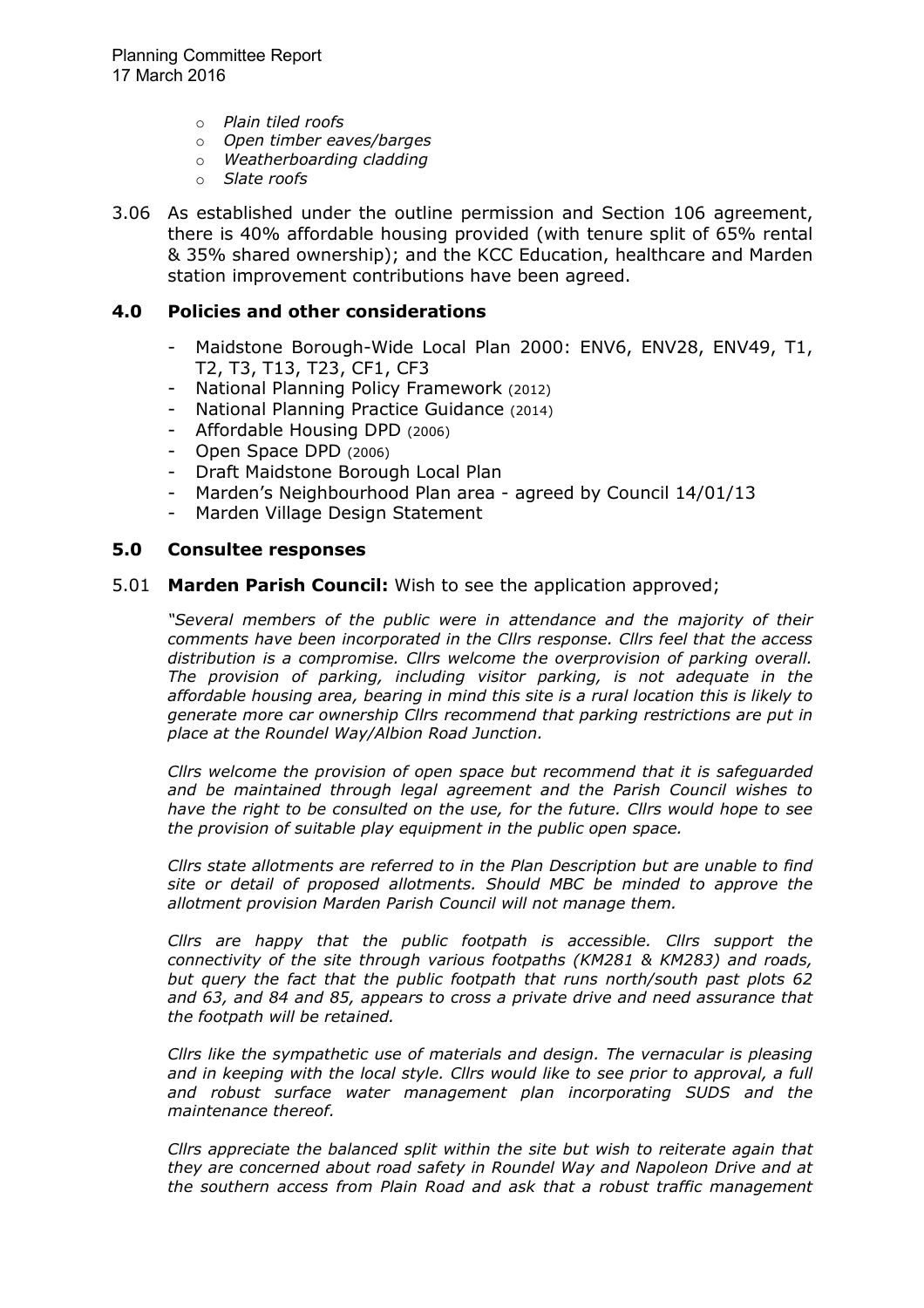*plan is put into place for access to both north and south accesses which is fully implemented prior to the development commencing. Cllrs unanimously approve this application."* 

And after reconsultation:

*"Marden Parish Council had not objection however wished for the following to be noted and/or for clarification on:* 

*(a) Essential to soften the PROW boundary adjacent to plots 65, 69, 71 and 75;* 

*(b) The Parish Council requests that they are consulted when the diversion order for the PROW is submitted;* 

*(c) The difference in colour of the roadways was noted however there was no key indicating the reasons. Clarification was requested on the classification of the roadways and the private drive indicated adjacent to plot 84;* 

*(d) That no gated areas for vehicles be permitted on the development;* 

*(e) The additional tree planting on the Proposed Site Plan (Drawing No. 2242-111A) is not detailed on the Landscape Planting Plant 04 (Drawing No. 2791\_DR\_007)."*

- 5.02 **KCC Highways:** Raises no objection.
- 5.03 **Landscape Officer:** Has no further comments to make.
- 5.04 **Biodiversity Officer:** Raises no objection.
- 5.05 **Conservation Officer:** Raises no objection on heritage grounds.
- 5.06 **Housing Team:** Have raised comments.
- 5.07 **Environmental Health Officer:** Has no further comments to make.
- 5.08 **KCC Public Rights of Way Officer:** Raises no objection.
- 5.09 **Environment Agency:** Wishes to make no further comment.
- 5.10 **Southern Water:** Has no further comments to make.
- 5.11 **KCC SUDS:** Raise no objection.
- 5.12 **KCC Archaeology Officer:** Raises no objection.
- 5.13 **Upper Medway IDB:** States condition 6 (foul and surface water drainage) should not be discharged.
- 5.14 **Kent Police:** Recommend condition to be imposed requesting details of measures to minimise the risk of crime to be incorporated into the development.
- 5.15 **Parks and Open Space:** Have requested contribution of £384 per dwelling, giving a total of £32,640 which would be utilised on improving the existing play areas at Napoleon Road and Marden Playing Fields.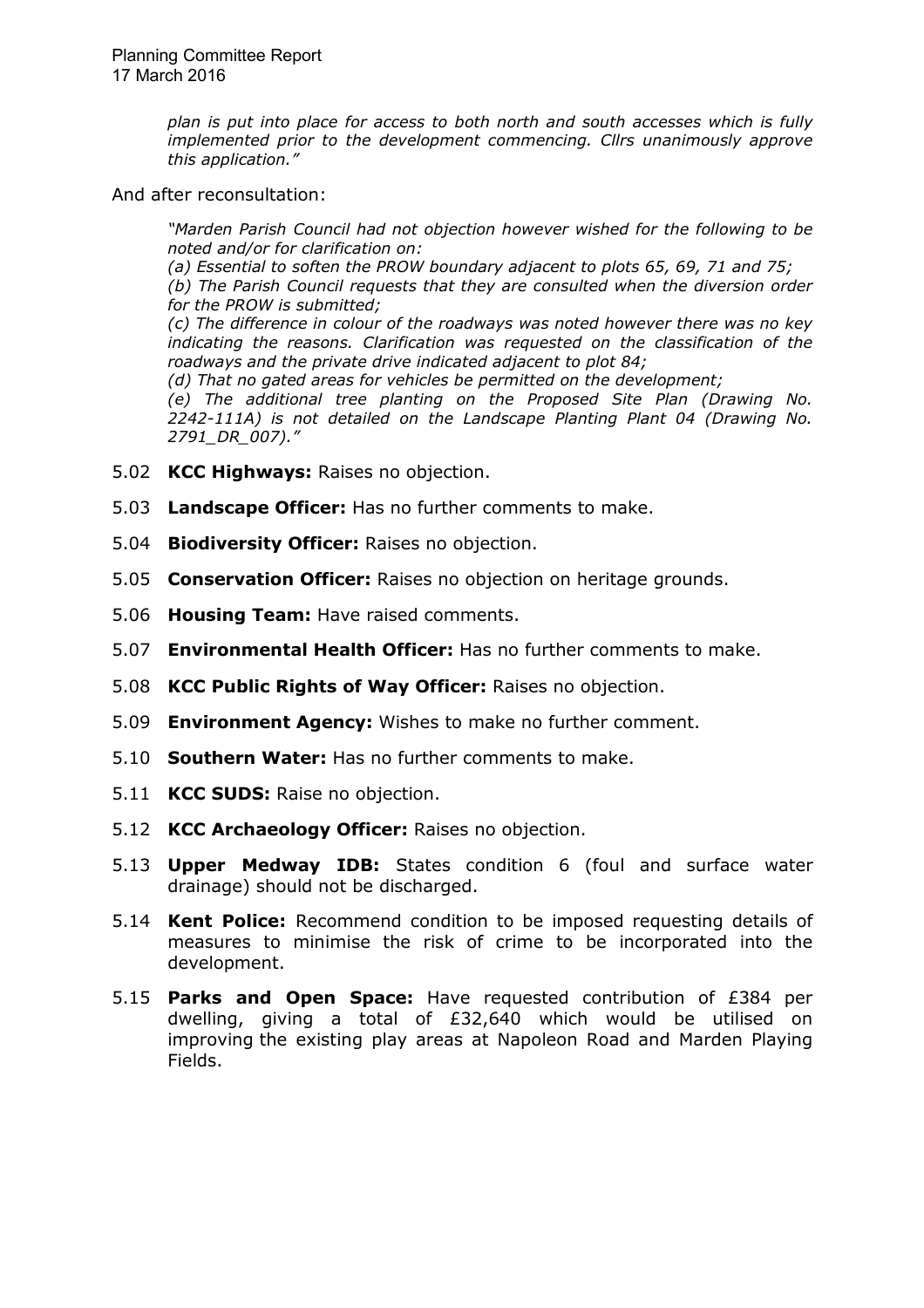## **6.0 Neighbour responses**

- 6.01 13 representations received raising concerns over:
	- Pressure on local infrastructure/services
	- Highway safety/impact on local road network/access
	- Split of houses served by the 2 accesses
	- No allotments proposed
	- Loss of privacy
	- Potential damage to properties
	- Flood risk/surface water drainage
	- What street lighting is proposed/pollution
	- Location and density of affordable housing

# **7.0 Principle of development**

- 7.01 The principle of 85 dwellings on this location (with access considered) has already been accepted under outline application MA/13/1585, the decision to which was issued in September 2015. This reserved matters application is therefore only concerned with the details of the development.
- 7.02 Policy H1(45) of the Regulation 19 draft Local Plan allocates this site for residential development, and it states that access will be taken from Plain Road only. However, access has already been approved under MA/13/1585 and no highway safety issues have been raised. This matter is not for consideration under this current reserved matters application.

#### **8.0 Layout, appearance and scale**

- 8.01 No design codes or scale, layout and appearance parameters were set under the outline permission, except for ensuring that there is no development above two storeys in height. This was to protect the setting of the adjacent Grade II listed Jewel/Bishop House, and no building within the site is greater than 2 storeys. Prominent corner plot buildings have dual aspects, providing good levels of visual interest; there is an informal feel to the development when entering the site from both entrances, given the set back and orientation of buildings and the planting proposed; the higher density development is rightfully positioned in the northern corner of the site, closest to the village centre; the buildings are of a traditional design, in keeping with the village setting; and the road network does not dominate the scheme, with the layout defined by the position of the houses. In addition, the proposed layout has retained a large area of open space and enhanced woodland area; and the loose-knit and landscape lead approach is well suited to the site's edge of village location. The soft landscaped edges of the southern and western boundaries also help the transition from the built form of the development into the countryside beyond; and the public footpaths have been well integrated and add interest and security to the development.
- 8.02 The applicant has confirmed that the buildings would have a mixed palette of stock brick, tile hanging; open timber eaves and barges; plain roof tiles; weatherboarding cladding; stock brick plinths; and slate roof tiles; and the style of buildings are traditional in design. I am satisfied with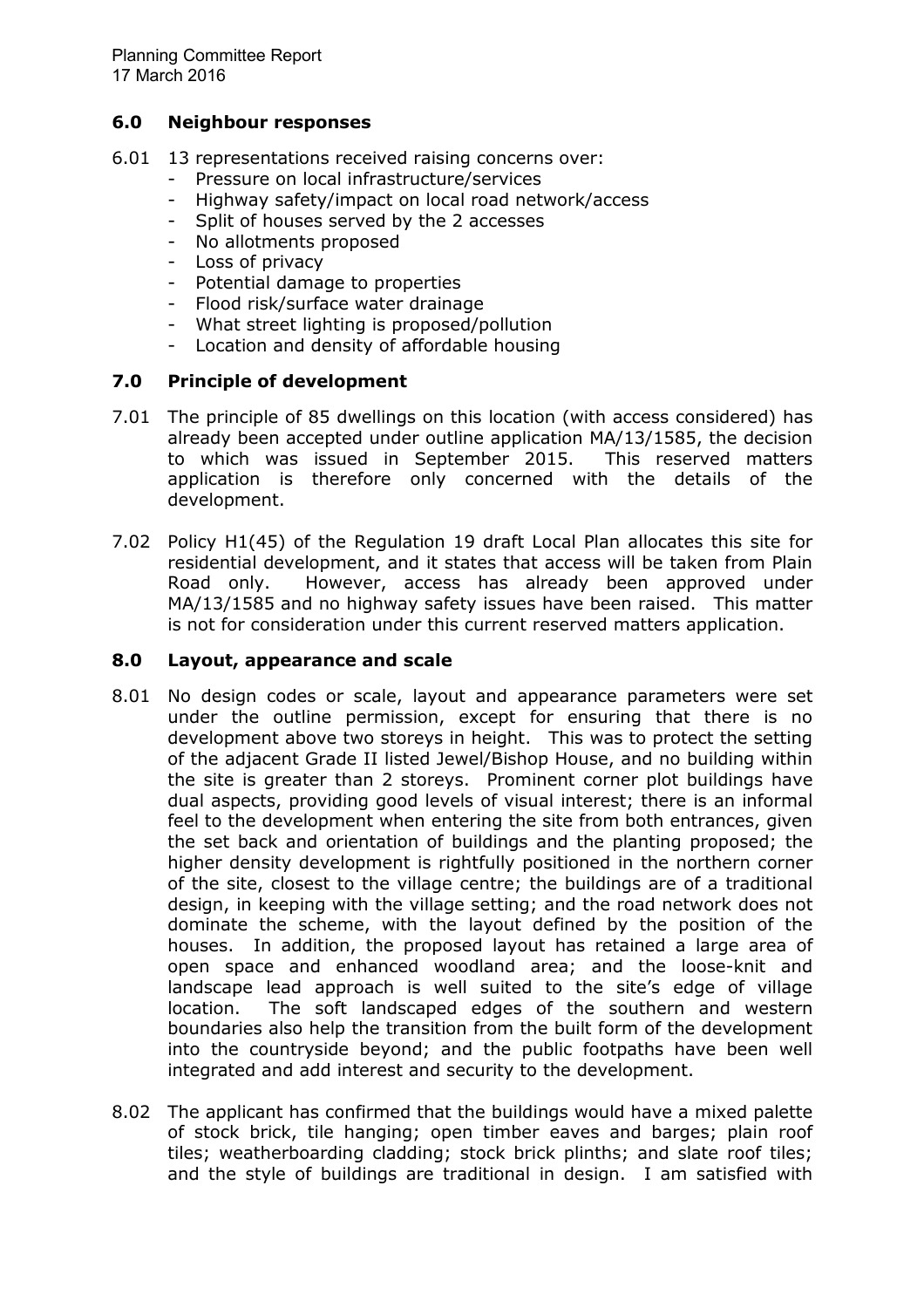this choice and variation of vernacular and consider it appropriate for the site's edge of village location. For clarification, details and samples of external materials to be used are required under the outline permission and this will ensure a satisfactory appearance to the development.

- 8.03 In terms of hardstanding, the proposal would largely use block paving (Brett Alpha Flow: 'Charcoal' for access roads, 'Brindle' for shared access ways and 'Autumn Gold' for private drives), with tarmacadam kept to a minimum and used for the pavements. I am satisfied that this detailing is appropriate and it would ensure a satisfactory appearance to the development.
- 8.04 A plan has been submitted that details boundary treatments to be used and where. Garden areas are largely to be enclosed by 1.8m high close boarded fencing; and 1.2m high estate railings and post and rail stockproof fencing would be used through-out the site. Importantly, the more visually prominent plots would make use of 1.8m high brick walling, such as corner plots and the properties adjacent the footpath to the south of the open space. I am also satisfied that the mix of walling and low level estate railings along the southern boundary of the open space would provide an attractive edge. For clarification purposes, I am satisfied that the submitted details allows for condition 3 (boundary treatments) of MA/13/1585 to be fully discharged. Furthermore, and in the interests of amenity, outstanding pre-commencement conditions 12 and 15 of the outline permission require details of a lighting plan and finished floor levels. Pursuant to the matter of appearance, a condition will also be imposed requesting details of how renewable energy will be incorporated into the scheme.
- 8.05 The proposed layout would also provide acceptable living conditions (both internally and externally) for future occupants of the proposed development, in terms of privacy, outlook, light, and outdoor amenity space. In addition, given the existing and enhanced levels of boundary planting shown; the appropriate use of boundary treatments; the orientation and fenestration detail of the new dwellings; and the separation distances between the development and existing properties, I am satisfied that the proposal would not have a detrimental impact upon the residential amenity of local residents.Whilst the development is satisfactory in terms of its scale, design and layout, I consider it reasonable to remove each property's permitted development rights to extend in order preserve the character of the development and to ensure that the appearance of the scheme and the amenity of future occupants are respected.
- 8.06 The proposal would contribute to the character and appearance of the surrounding area and it is sufficiently varied in terms of its design to provide vitality and interest; and it would not appear out of character with the surrounding area. I therefore raise no objection to the development in terms of its scale, appearance and layout.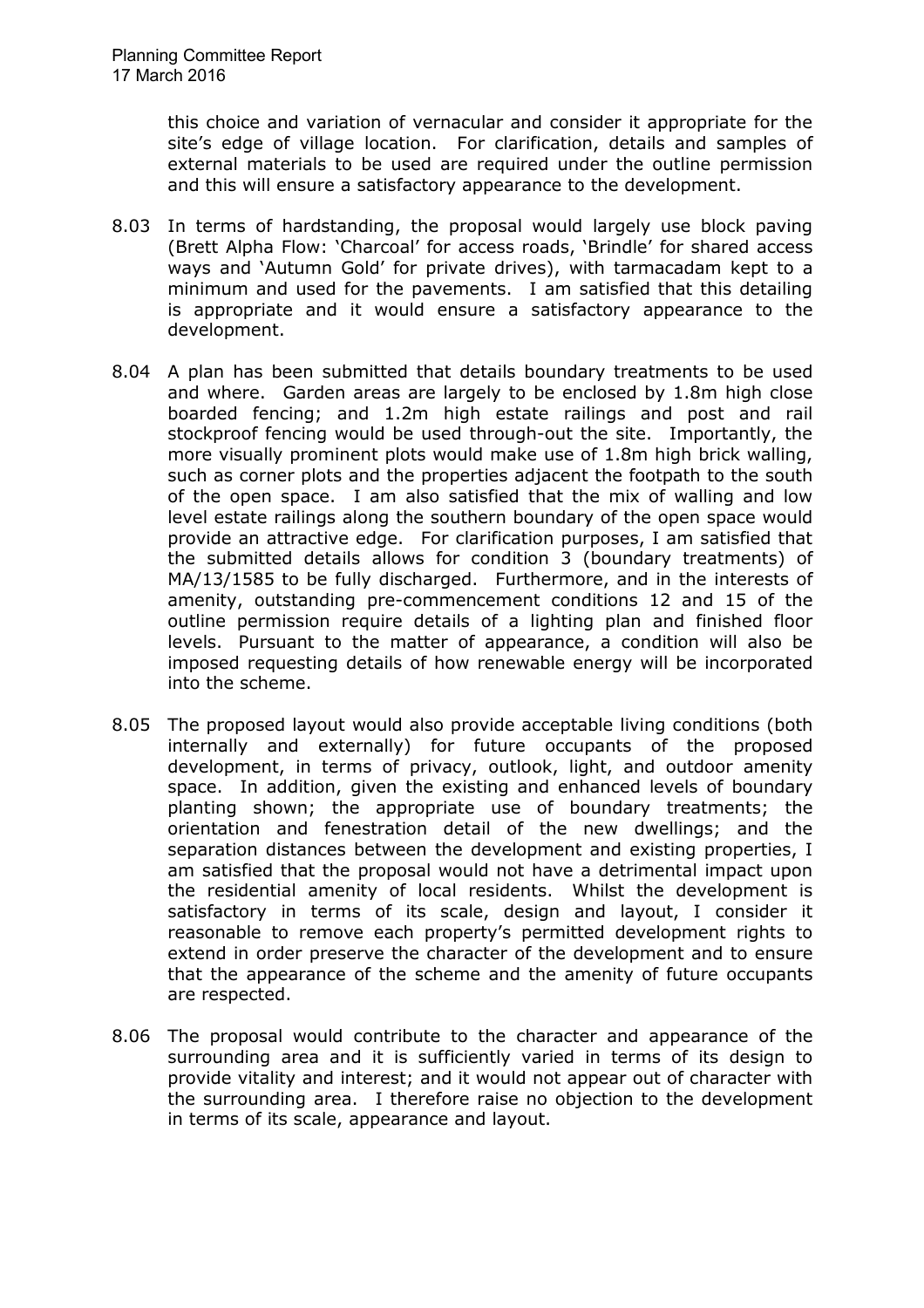## **9.0 Landscape/arboricultural implications**

- 9.01 This application includes a landscape Maintenance Schedule, a soft landscape specification, and a detailed landscape/planting scheme; and the assessment has been based on the detailed Lloydbore planting plans and not the proposed site layout. I am satisfied that the proposed landscape details fulfil condition 11 (landscaping scheme) of the outline permission in that all existing trees and hedgerows on the land, and details of any to be retained, together with measures for their protection in the course of development, and a programme of maintenance have been submitted and accepted; and that a woodland area (along the northern boundary of the site) has been provided to enhance biodiversity within the site.
- 9.02 It should also be noted that through further negotiations with the applicant, the planting along the eastern boundary has been enhanced to provide a softer buffer for the adjacent Grade II listed Jewel/Bishop House; the woodland area to the north of the public open space has been noticeably enlarged; and the south-western boundary planting (opposite plots 74-78) now includes larger and more beneficial areas of meadow planting.
- 9.03 On review of the Lloydbore detailed planting plans, the Landscape Officer raises no objection to the proposal on arboricultural/landscaping terms; and whilst the species selection is not totally in accordance with the species list for the area in the Council's landscape guidelines, on the whole appropriate native species have been proposed. In particular, given the proportion of Oaks planted within the scheme overall, the Landscape Officer views this as acceptable and does not consider it necessary to have this amended. On this basis, I raise no objection and would consider it unreasonable to request further changes to what I consider to be a high quality landscaping scheme, or to refuse this application on these grounds alone.

# **10.0 Highway implications**

- 10.01 Access was considered and approved under the outline permission, and for clarification purposes the Plain Road access would serve 42 dwellings and the Napoleon Drive access would serve 43 dwellings (which is a 50/50 split).
- 10.02 The submitted plans have also shown acceptable parking and turning areas within the site; and the Highways Officer has also raised no objection in terms of parking provision, turning areas and impact on the local road network. I therefore raise no objection in terms of highway safety or parking provision. For clarification purposes, I am satisfied that the submitted details allows for condition 5 (parking/turning areas) of MA/13/1585 to be fully discharged.
- 10.03 Highway works, as requested by KCC Highways, have been dealt with by way of condition under the outline permission; the transport contributions for the upgrade works of Marden Station have been dealt with in the agreed Section 106 agreement; and the development cannot commence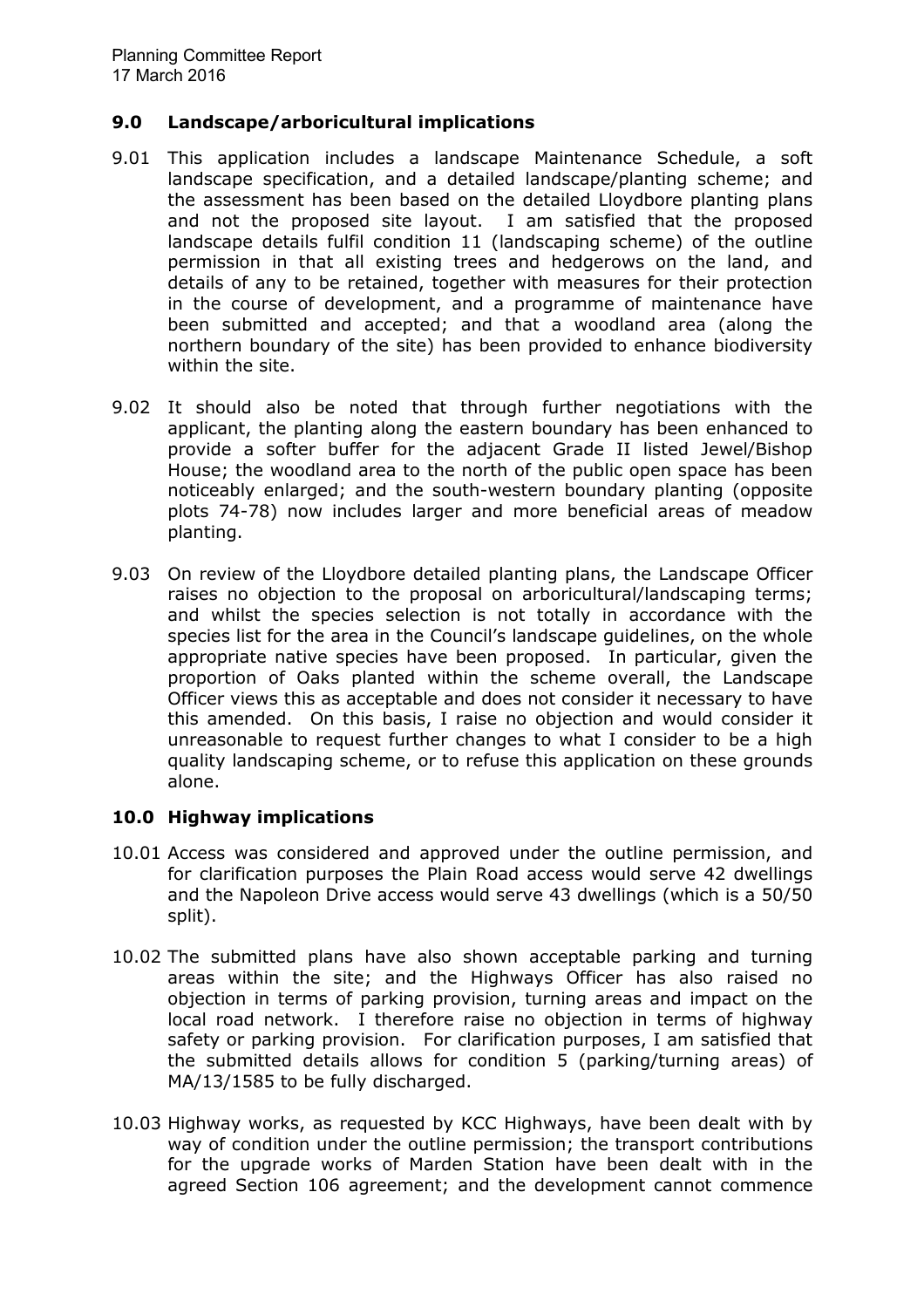until a Sustainable Travel Statement has been submitted to and approved in writing by the local planning authority.

*Public rights of way*

- 10.04 Following further negotiations with the KCC Rights of Way Officer, the applicant has amended the layout as follows:
	- *The houses for plots 65 & 84 have been repositioned off the line of the north-south route of KM283.*
	- *Plots 66 & 85 currently remain unaltered allowing for diversion order under the Town & Country Planning Act*
	- *The driveway in front of plots 9 12 has been altered to fully accommodate footpath KM281. KCC have asked the applicant to look at applying to divert this route onto the line of the new footpath in front of plots 13, 14, 64 & 63 in due course, although this would need to be done under the Highways Act.*
	- *The houses for plots 72 & 73 have also been slightly repositioned to avoid the east – west route of footpath KM283.*
- 10.05 The KCC Public Rights of Way Officer has worked with the applicant to reach this position and has raised no objections to the layout, or to have the footpaths diverted in the future. There is no reason to discuss the details of future applications for footpath diversions and I am therefore satisfied that the application can proceed on this basis.

# **11.0 Biodiversity implications**

- 11.01 Under MA/13/1585, an Extended Phase 1 Habitat Survey was submitted along with Great Crested Newt (GCN) surveys and a report relating to Protected Species Mitigation Measures for Great Crested Newts, Bats and Farmland birds, and no objections were raised by the Biodiversity Officer.
- 11.02 It was identified that a medium population of GCN were present within the site. The GCN mitigation has helped to inform the detail of the landscaping scheme, which incorporates a vegetated buffer strip around the whole of the site and the enhancement of existing hedgerows which retains connectivity for GCN within the development (particularly along western boundary). The Biodiversity Officer is satisfied with the details of the incorporated buffer strip, and raises no objection in this respect. As well as the ecological buffer, the submitted details also show wildflower meadow planting; enhanced woodland planting; additional native planting within the site; log/brash piles; hibernaculas; and indicative locations of bird and bat boxes (to be agreed under condition 18 of the outline permission). Furthermore outstanding pre-commencement conditions 12, 13 and 18 of the outline permission, require details of a lighting plan (to consider impact upon bats), kerb stone/crossing points which shall be of a wildlife friendly design and bird nesting boxes and swift bricks to be incorporated into the development, which will secure adequate ecological enhancement.
- 11.03 On review of the amended Landscape and Environmental Management Plan (LEMP) and the Landscape Maintenance Schedule (LMS), the Biodiversity Officer is satisfied that they have provided a good understanding of how the site will be managed, who will undertake the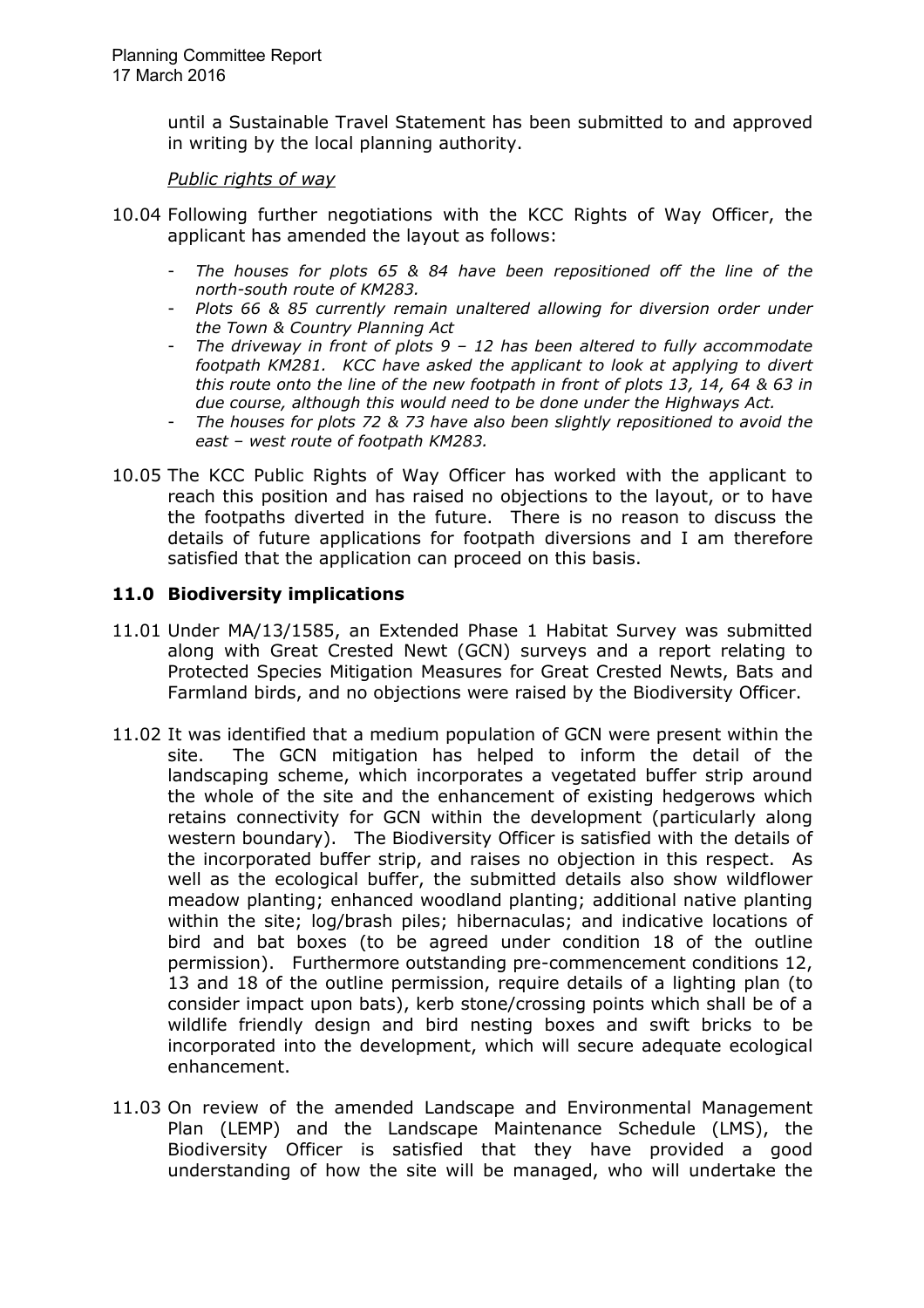management of it, and how this will be secured. The management of the site will be implemented as detailed within the LEMP and the LMS, as secured by condition. For clarification purposes, I am satisfied that the submitted details allows for condition 8 (details of a LEMP) of MA/13/1585 to be fully discharged.

11.04 The Biodiversity Officer has also commented that a walk over of the site must be carried out at the same time as the GCN monitoring surveys to ensure that the management is being carried out as agreed. It is reasonable to secure this by way of condition, as it is related to the proper carrying out of the monitoring as required under condition 8 (LEMP) of the outline permission.

# **12.0 Heritage implications**

- 12.01 The proposed scheme is limited to 2 storey buildings only (as secured by condition 21 of MA/13/1585); additional tree planting has been negotiated along where the eastern boundary adjoins the rear boundary of the grade II listed Jewel/Bishop House; and no building would be within 15m of this section of eastern boundary. I am therefore satisfied that this proposal would not cause detrimental harm to the setting of the grade II listed property Jewel/Bishop House, and the Conservation Officer also raises no further objection.
- 12.02 As considered under the outline permission, the development would not adversely affect the character, appearance or setting of Marden Conservation Area; and the issue of archaeology has been dealt with under the outline permission, through the imposition of a suitable condition. I therefore have no further comments to make on these issues.

# **13.0 Community infrastructure and affordable housing**

# *Open space*

- 13.01 Under the outline application, the illustrative masterplan showed a large area of open space at the north-western corner of the site containing an equipped children's play area and allotments as well as an informal grassed area and other areas of open space spread throughout the site. By including open space within the site, and the Parks and Leisure Team advised that they would not require a financial contribution if the open space were to be provided as shown on the illustrative plans. As layout was not for consideration at the outline stage, it was considered appropriate to agree the exact open space provisions at the reserved matters stage once this detailed design was known. As such, no contributions were sought at the outline application stage.
- 13.02 The allotments and play area previously shown have been omitted from this reserved matters application. However, the development will continue to provide the same level of on-site open space, just in a less specific capacity; and it should also be noted that neither the allotments nor the play area were secured by condition or required under the agreed Section 106 legal agreement.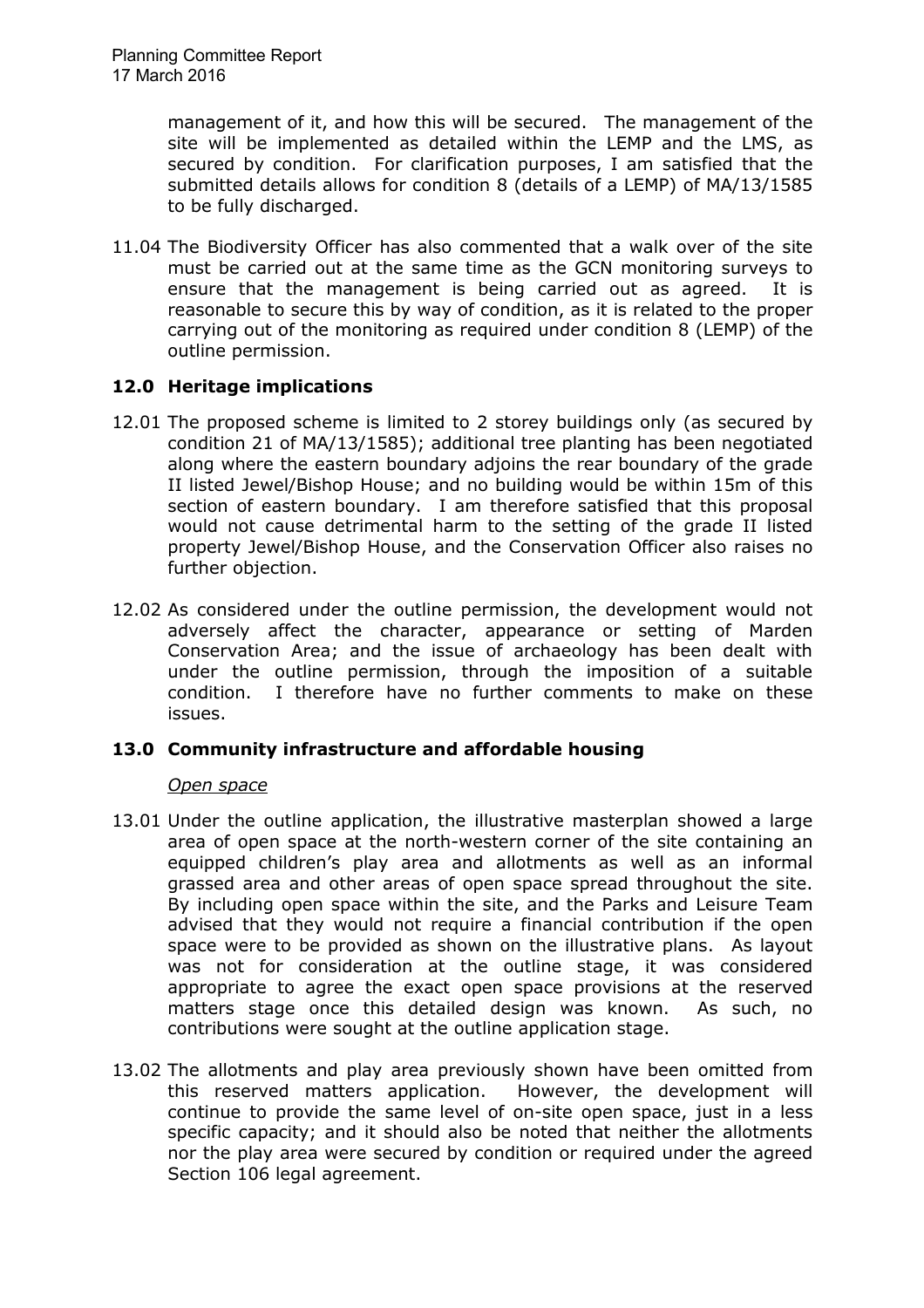- 13.03 A new play area is not considered essential given that there is an established play area less than 200m away to the north of the site which will be easily accessed from the development site through the existing footpath network; and I do not consider it reasonable to refuse the application on the grounds of there being no play area.
- 13.04 In terms of the allotments, the applicant is of the view there will be little demand for them, based on previous uptake on another development; and as the site's future management company will be responsible for the management and maintenance of all of the open space, the management of vacant allotments will only add to the management charges for each resident. There has been no substantial objection from Marden Parish Council regarding the allotments not coming forward, and they have also made it clear they would not want to take on their management. The Parks and Open Space Team have also raised no objection in this respect and would not adopt the allotments either. So whilst the Green Spaces Strategy states there is an under provision of allotments and community gardens in Marden and Yalding of 0.12ha per 1000 population, in this instance I do not consider there to be grounds to refuse the application on this issue alone.
- 13.05 This reserved matters application has now removed the play area and allotments from the scheme, and so it is considered highly likely by the Parks and Leisure Team that residents of the new development would now seek formal aspects of play in the surrounding areas, and so an off-site financial contribution is now being requested in lieu of it being provided on-site.
- 13.06 Taking into account the provision of other categories of open space on site the Parks and Leisure Team would not seek the full amount of £1575 per dwelling. Instead, a contribution of £384 per dwelling (giving a total of £32,640) is sought. This money would be utilised on improving the existing play areas at Napoleon Road and Marden Playing Fields. I agree that a development of this nature is likely to place extra demands on local facilities and it is important to ensure that the development can be assimilated within the local community, in accordance with policy CF1 of the Local Plan.
- 13.07 These play areas are within a 1 mile radius of the proposal site, and I am satisfied that the use of the contributions proposed would be related to this development and there is a good indication as to how the money will be spent. Moreover, the Council's Open Space DPD requires applicants to provide open space on site, and when open space cannot be provided on site, off-site contributions are sought to improve the facilities within the locality, to ensure that the additional strain placed upon open spaces is addressed. I am therefore satisfied that the contribution request would be policy compliant in this respect, and would be in accordance with Regulation 122 and 123 of the Act. The applicant has also agreed to meet this contribution.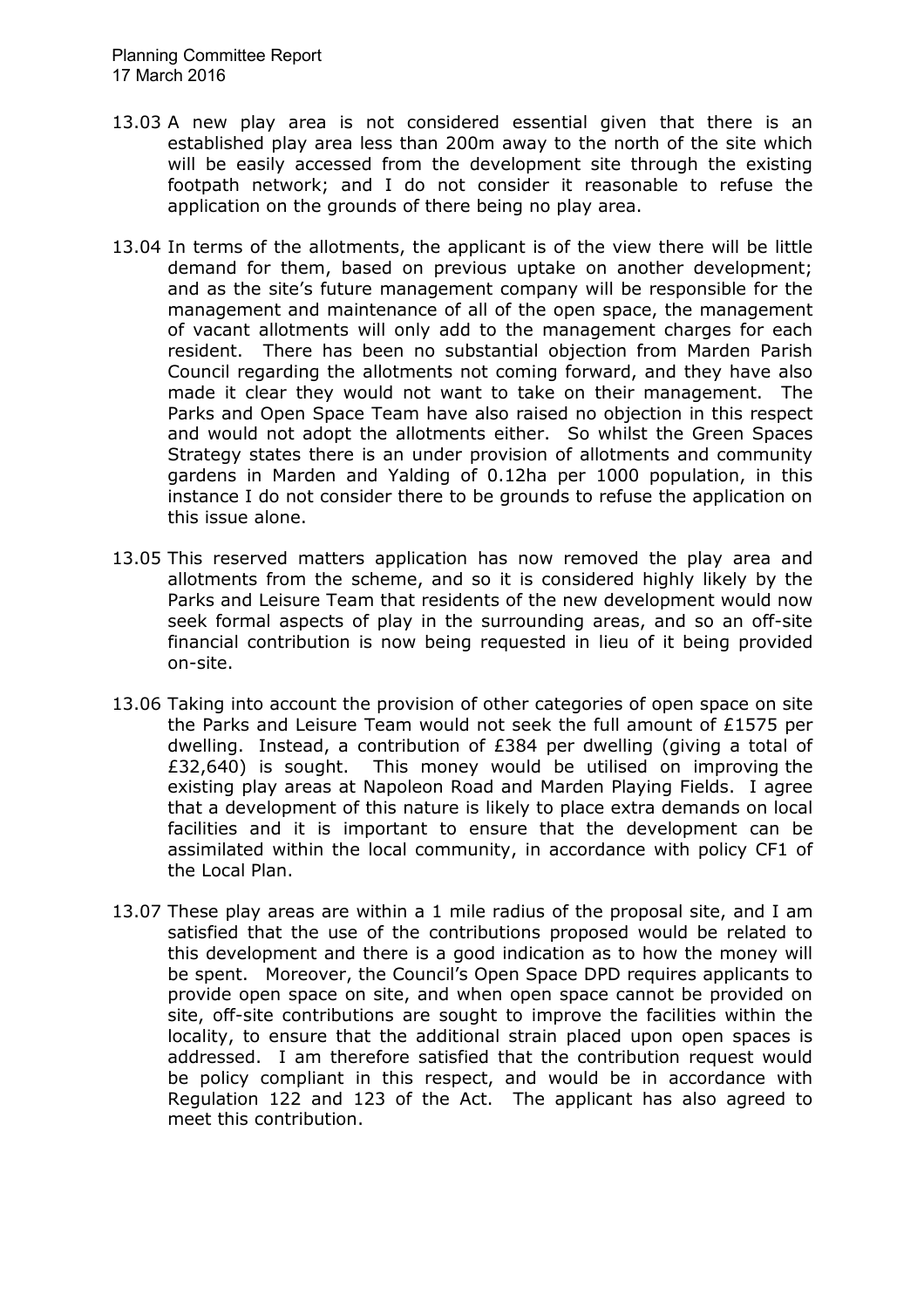*Affordable housing*

- 13.08 In terms of the affordable housing, the proposed development would provide:
	- *1 bed flats 12 units*
	- *2 bed flats & flats over garages (FOGs) 8 units*
	- *2 bed houses 3 units*
	- *3 bed houses 7 units*
	- *4 bed houses 4 units TOTAL: 34 dwellings (40%)*
- 13.09 The Council's Housing Team are satisfied that this represents an acceptable range of unit sizes, and it is acknowledged that the applicant has listened to their original comments and incorporated more 1 bed units in to the development. The following tenure split has also been proposed (65% rented and 35% shared ownership as stated in the legal agreement):

| <b>Size</b>  | <b>Total Units</b> | Rental | <b>Shared Ownership</b> |
|--------------|--------------------|--------|-------------------------|
| $1$ -bed     |                    |        |                         |
| 2-bed        |                    |        |                         |
| 3-bed        |                    |        |                         |
| 4-bed        |                    |        |                         |
| <b>Total</b> | 34                 |        |                         |

- 13.10 On this issue of tenure split, the Housing Team state that it is very near to what they are offering, but that the one issue would be for the provision of a 4-bed shared ownership property as there is no identified need for this in the area and there is also the issue of affordability for a property of this size. It is preferable to the Housing Team that this unit becomes an affordable rent unit and in turn one of the 2-bed affordable rent units becomes shared ownership to keep the tenure split the same.
- 13.11 The applicant is reluctant to alter the proposed tenure split and have confirmed that they have received positive responses from Registered Social Landlords they have approached, confirming a need for such a sized property. It should also be noted that the applicant has made considerable changes in the proposed affordable housing provision from the outline application stage based on the previous advice of the Housing Team. I therefore raise no objection with the proposed tenure split and would consider it unreasonable to refuse this application on these grounds alone.
- 13.12 The Housing Team did raise concerns with the affordable units being placed in one area of the site as developments should be, as far as is reasonably possible, tenure blind and incorporated better into a scheme. In response, the applicant explained a number of reasons why the scheme has been laid out in this way. In summary:
	- *To fully meet mix of affordable units (particularly the number of 1 & 2 bed flats), it is necessary to create viable blocks of flats and a relatively high density of development, which is logical to locate closest to the village.*
	- *Affordable housing is served by both access points (50/50 split), meaning these 2 areas have no relationship with each other in this sense.*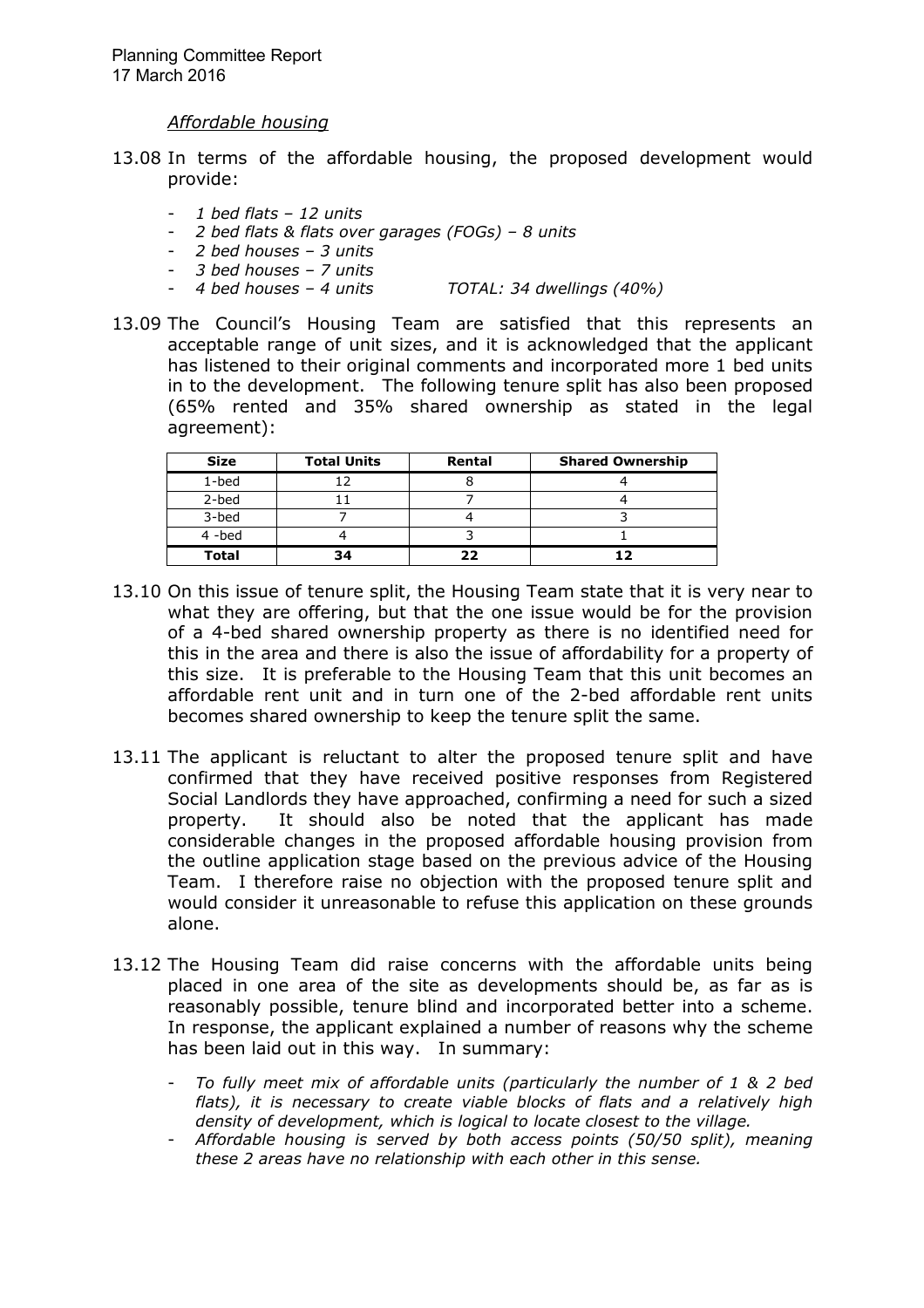- The location of affordable housing enables the delivery of all units as part of *the first phase which could see all of it being delivered within 18 months of development.*
- *Negotiations with registered housing providers over transferring these units to them have started and they are supportive of approach.*
- *Care has been taken with design of properties, and there will be no distinction between materials used on private and affordable units.*
- 13.13 Whilst the Housing Team comment this situation is not ideal, given the specific issues and circumstances of this proposed development, they can understand the reasoning and no objection has been raised on this matter.

# **14.0 Other considerations**

- 14.01 In terms of flood risk, no objection was raised under the outline permission and a condition was imposed requesting full details of surface water drainage system to be submitted for approval. Under this application, the applicant has also confirmed that the proposed SUDS scheme would include the use of permeable surfacing; the soil investigations have illustrated that there is reasonable permeability on the site in the northern part with more limited in the south towards Plain Road; any remaining storm water will be linked to 2 balancing ponds; and the ponds will then be linked to the existing adjoining watercourses in both Napoleon Drive and Plain Road. The KCC Flood Risk Project Officer raises no objections in terms of determining this application based on this information, and is satisfied that the detailed scheme can be dealt with by way of the already imposed surface water drainage condition. This is also as recommended by the Upper Medway Internal Drainage Board. Discharge of foul systems to serve the development has been dealt with by a submission of details condition imposed under the outline permission.
- 14.02 The Kent Police Crime Prevention Design Advisor has requested details of measures to minimise risk of crime to be incorporated within the scheme. However, the proposal is considered acceptable and I do not consider the need to incorporate crime prevention measures outweighs the benefits of this application. It should also be noted that this detail was not secured at the outline stage and so cannot now be insisted upon, in accordance with the NPPG which states that only conditions which can be imposed when the reserved matters are approved are conditions which directly relate to those reserved matters.
- 14.03 The application has demonstrated that there would be satisfactory facilities for the storage of refuse on the site and so I raise no objection in this respect. For clarification purposes, I am satisfied that the submitted details allows for condition 4 of MA/13/1585 to be fully discharged. The Environmental Health Officer has raised no objection to the proposal in terms of noise and air quality; and the issue of land contamination has been dealt with under the outline permission. No further objections are therefore raised on these issues.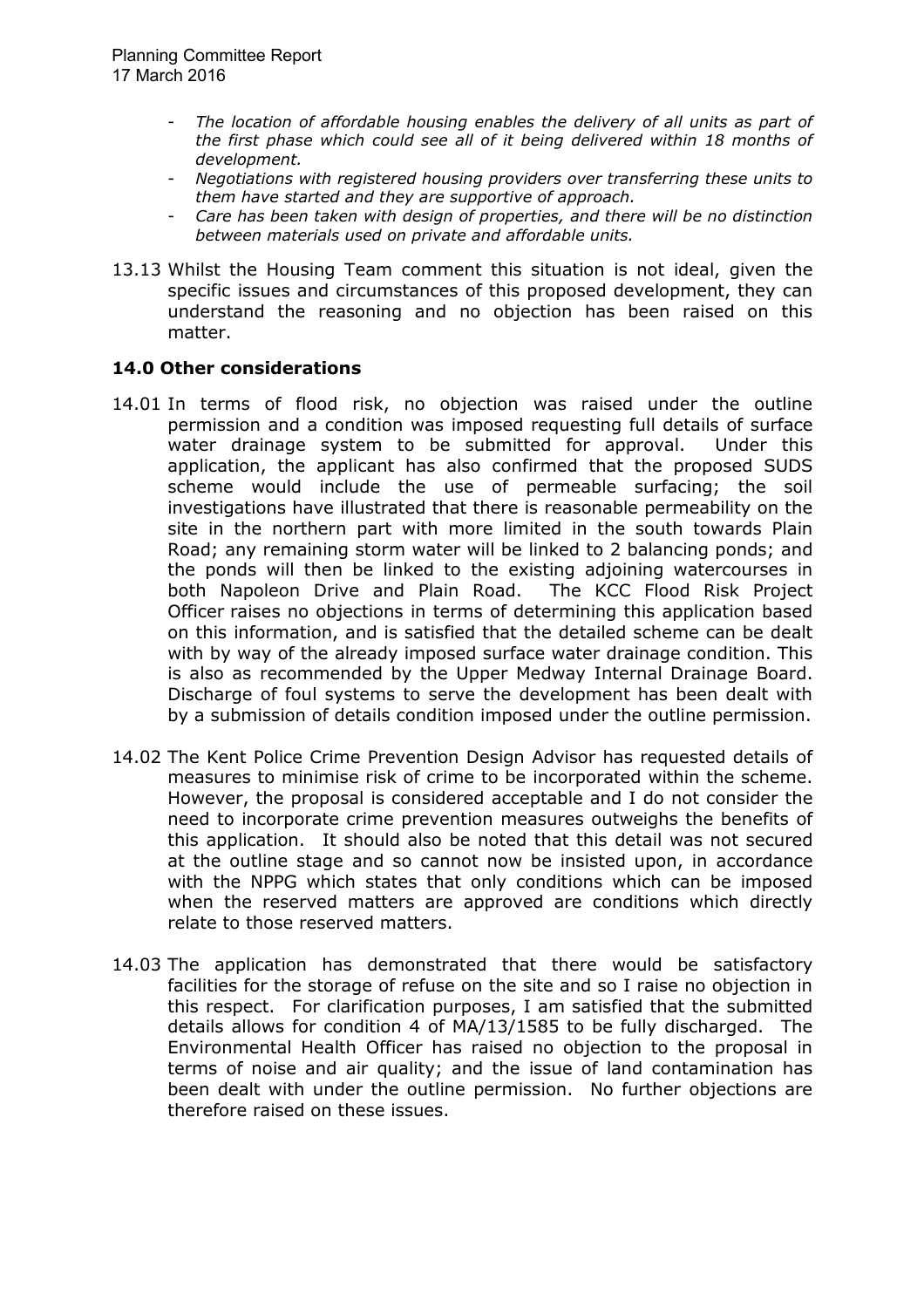14.04 With regards to the Marden Parish Council and neighbour representations received, the issues of pressures on local infrastructure/services; access; highway safety; Flood risk/surface water drainage; and lighting were considered under the outline application. The other issues raised (no allotments; open space provision; footpath access; loss of privacy; and location and density of affordable housing) have been considered in the main body of this report. I would also add that potential damage to neighbouring properties is not material planning consideration, and the application cannot be refused on these grounds alone; and parking restrictions (which are also outside the site) cannot be considered under this planning application. The applicant has also confirmed that there is no intention of adding any gates to 'private' drives; and that all roads will be unadopted and be the responsibility of the management company.

# **15.0 Conclusion**

15.01 The issues raised by the local residents and Marden Parish Council have been addressed in the main body of this report. For the reasons outlined, I am of the view that this sustainably located proposal would not cause any demonstrable harm to the character and setting of the surrounding area; it would not harm the amenities of existing or future residents; it would not result in adverse highway safety conditions; and no ecological, flood risk or sewerage disposal objections are raised. It is considered that the proposal is acceptable with regard to the relevant provisions of the Development Plan, the National Planning Policy Framework, and all other material considerations such as are relevant. I therefore recommend conditional approval of the application on this basis subject to a legal agreement as set out below.

**RECOMMENDATION** – SUBJECT TO THE PRIOR COMPLETION OF A LEGAL AGREEMENT, IN SUCH TERMS AS THE HEAD OF THE LEGAL PARTNERSHIP ADVISES, TO PROVIDE THE FOLLOWING:

*● Contribution of £384 per dwelling to be used on improving the existing play areas at Napoleon Road and Marden Playing Fields* 

### **THE HEAD OF PLANNING AND DEVELOPMENT BE GIVEN DELEGATED POWERS TO APPROVE SUBJECT TO THE FOLLOWING CONDITIONS SET OUT BELOW:**

(1) Notwithstanding the provisions of the Town and Country Planning (General Permitted Development) (Amendment) (England) Order 2015 (or any order revoking and re-enacting that Order with or without modification), no extension to any property shall be carried out without the permission of the Local Planning Authority;

Reason: To safeguard the character and appearance of the development and the enjoyment of their properties by existing and prospective occupiers.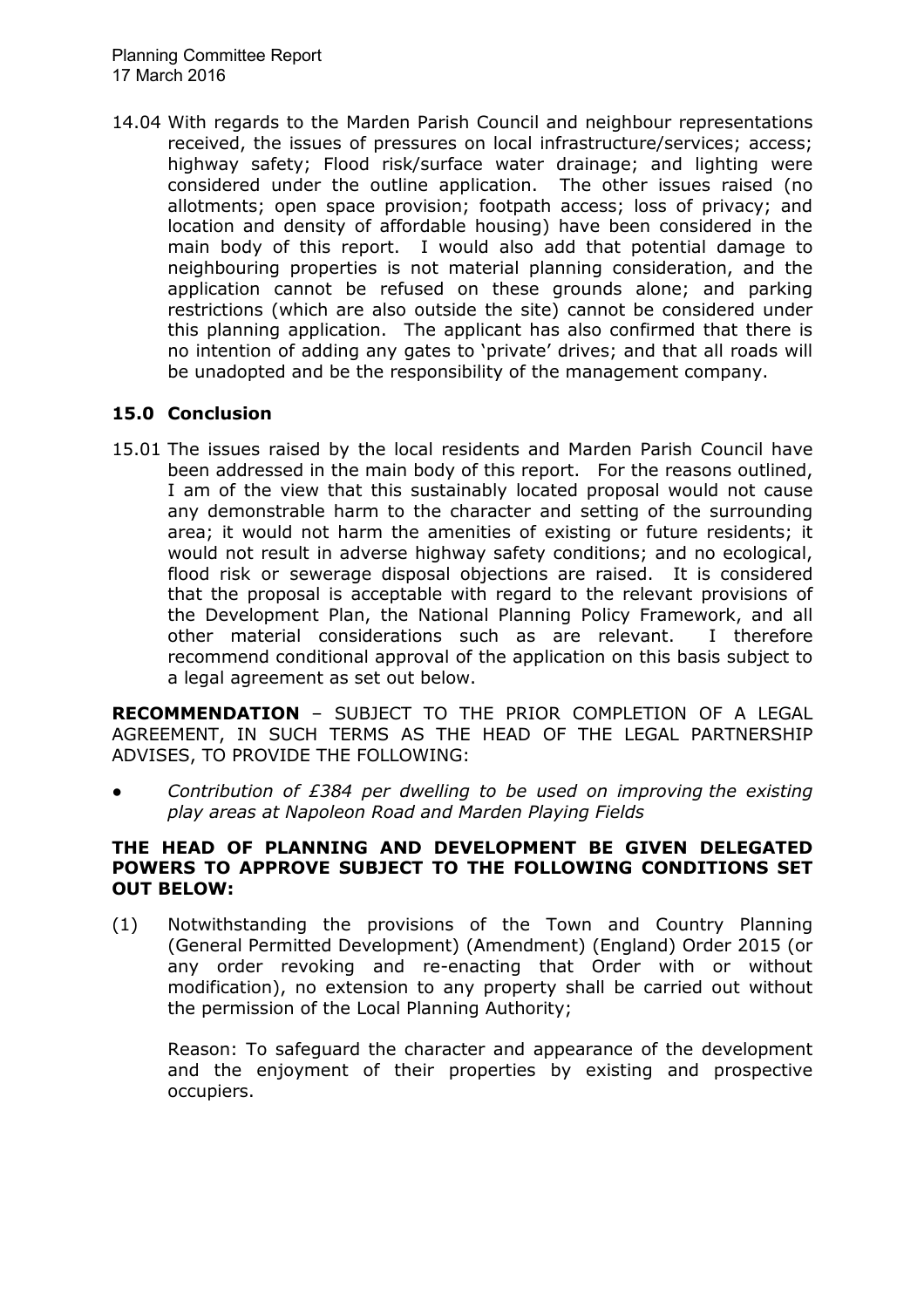(2) The approved details of the parking/turning areas shall be completed before the commencement of the use of the land or buildings hereby permitted and shall thereafter be kept available for such use. No development, whether permitted by the Town and Country Planning (General Permitted Development) (Amendment) (England) Order 2015 (or any order revoking and re- enacting that Order, with or without modification) or not, shall be carried out on the areas indicated or in such a position as to preclude vehicular access to them;

Reason: Development without adequate parking/turning provision is likely to lead to parking inconvenient to other road users and in the interests of road safety.

(3) Pursuant to condition 8 of MA/13/1585, a walk over of the site must be carried out at the same time as the Great Crested Newt monitoring surveys to ensure that the management is being carried out as agreed; and if required the walk over survey and GCN monitoring surveys must inform updates of the site management plan;

Reason: To safeguard and improve natural habitats and features within the site and to mitigate against the loss of natural habitats, with particular reference to those species protected under the Wildlife and Countryside Act 1981.

(4) The development shall not commence until details of how decentralised and renewable or low-carbon sources of energy will be incorporated into the development hereby approved have been submitted to and approved in writing by the local planning authority. The development shall be implemented in accordance with the approved details and all features shall be maintained thereafter;

Reason: In the interests of visual amenity and to ensure an energy efficient form of development.

(5) The development hereby permitted shall be carried out in accordance with the following documents and approved plans: 2242A-201, 202, 203, 206, 207, 208, 211, 213, 214, 215, 216, 2019, 222, 224, 227, 229, 230, 231, 232, 233, 236, 237, 239, 241, 242, 243, 244, 245, 246, 248, 249, 250, 251, 253, 254, 257; and 2242-258, 259, 260, 261 Rev A, 262, 263 and 264 received 23/10/15; Soft Landscape Specification received 27/10/15; 2242A-200A, 204A, 205A, 209A, 210A, 212A, 217A, 218A, 220A, 221A, 223, 226A, 228A, 234A (plots 60, 61 & 62), 238A, 240A, 247A, 252A, 255A and 256A received 05/11/05; 2242A-100 Rev A and 225A received 09/11/15; 2242A-112 Rev C, 113 Rev C, 114 Rev C, 115 Rev C and 116 Rev C received 05/02/16; received 08/02/16; 2791\_DR\_004 Rev C, 005 Rev C, 006 Rev C, 006 Rev C, 007 Rev C and 008 Rev D received 09/02/16; and 2242-111A received 10/02/16; and 2791\_DR\_009 Rev D, Landscape and Ecological Management Plan and Landscape Maintenance Schedule received 25/02/16;

Reason: To ensure the quality of the development is maintained and to prevent harm to highway safety.